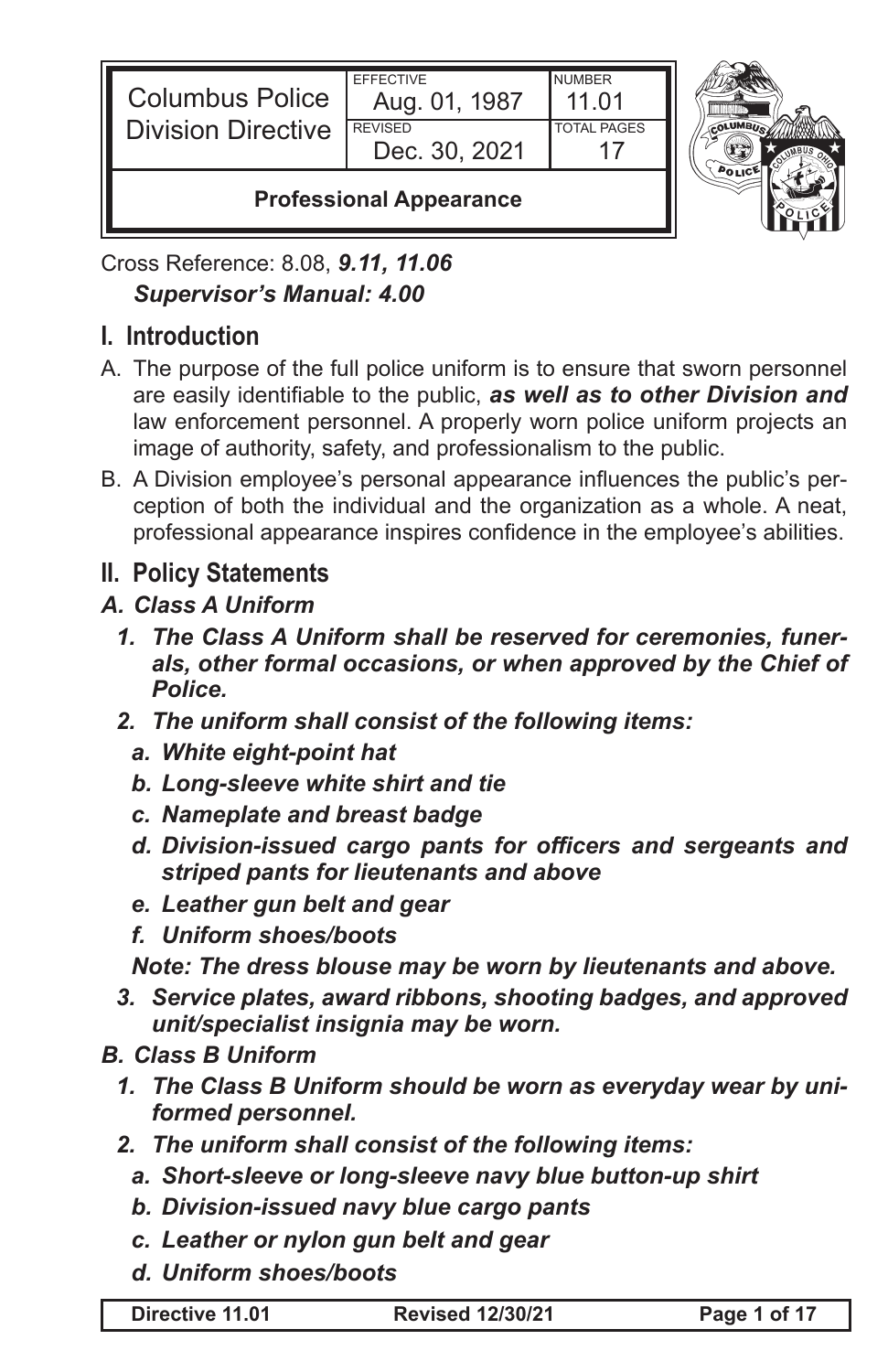- *3. The approved external vest carrier with the short-sleeve or longsleeve navy blue base shirt may be worn in lieu of the navy blue button-up shirt.*
- *C. Class C Uniform*
	- *1. The Class C Uniform is permitted for optional everyday wear for lieutenants and above.*
	- *2. The uniform shall consist of the following items:*
		- *a. Short-sleeve or long-sleeve white button-up shirt*
		- *b. Division-issued navy blue pants*
		- *c. Leather or nylon gun belt and gear*
		- *d. Uniform shoes/boots*
- *D.* Sworn personnel in uniformed assignments shall wear the authorized uniform parts when performing any police function except when specifically exempted by the Chief of Police.
- *Note: Personnel in specialized units, such as the Bicycle, Motorcycle, and Mounted Units, shall wear the uniform authorized for their specific assignment.*
- *E. Sworn personnel wearing the dress blouse shall not wear the regulation gun belt and equipment. A fully loaded service or alternate firearm in a holster designed for concealment shall be carried.*
- *F.* Division personnel shall not wear their uniform for personal reasons unrelated to the Division of Police.
- *G. Division personnel shall* only **wear** authorized uniform garments and parts *whenever required to be in uniform. The Uniform Ordering Site (UOS) should have only current authorized uniform items available that are supplied by the Division. Personnel may purchase other approved uniform items from the Division's uniform supplier at their own expense. Contact the Uniform Office with any discrepancies.*
- *H.* Once a properly fitted and manufactured uniform *part* is received from a vendor, further alterations shall be the responsibility of the employee to whom it is issued.
- *I.* Division personnel required to possess uniforms shall maintain *serviceable authorized uniform parts as needed to complete their assigned duties. All sworn personnel shall maintain at least one Class A Uniform. Sergeants and officers shall also maintain at least one approved navy button-up shirt regardless of assignment.*
- *J.* Division personnel working an assignment requiring the issuance of uniform parts specific to that assignment shall return all serviceable uniform parts to the Property Control Unit stockroom within 14 days after leaving the assignment.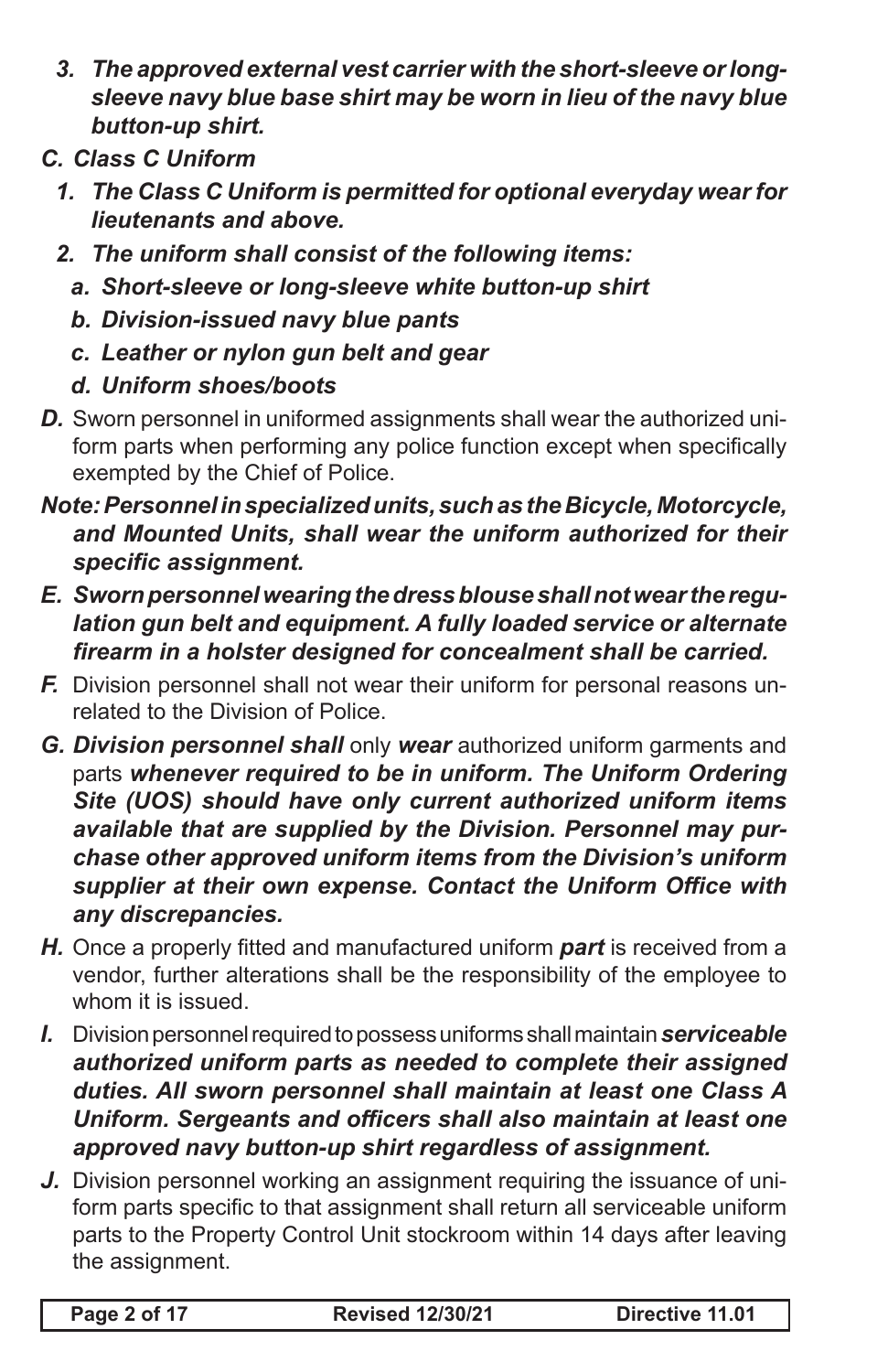- *K.* Uniforms shall be clean and wrinkle free. Badges, nameplates, chrome or brass accessories, and shoes shall be clean, polished, and undamaged.
- *L.* Religious symbols, jewelry, or insignia shall not be visible while in uniform except as authorized for chaplains.

Note: Deviation from this policy to accommodate head coverings requires approval from the Chief of Police. *P*ersonnel requesting a deviation *should contact the HR Manager for instructions about the accommodation process*.

*M.* Uniform and Accessories Standards

This section contains an alphabetical list of detailed standards concerning specific uniform garments and parts. Some items listed, although approved for wear by the Chief of Police, are optional and must be purchased/acquired at no cost to the Division. The Division of Police furnishes personnel the items required by each of the appropriate collective bargaining agreements.

Note: All personal items worn while in uniform shall not distract from a professional appearance.

#### 1. Badge *(metal or embroidered)*

The badge shall be worn in the appropriate location on the left breast area of the outermost garment.

2. Belt

A plain black belt shall be worn with the police uniform pants.

- 3. Body Armor
	- a. The Division of Police strongly encourages sworn personnel to wear body armor while engaged in law enforcement activities.
	- b. When in uniform, all sworn personnel (except as excluded in Section II,*M*,3,c) shall wear the Division-issued body armor unless the Division's official waiver, "Election Not to Routinely Wear Body Armor and Waiver" (only applicable to sworn personnel hired prior to September 30, 2007), has been signed and is on file with the Division prior to February 28, 2012.
	- c. Sworn personnel who are working in a uniformed capacity in the belowlisted job assignments are not required to wear the Division-issued body armor during their normal tour of duty. Additional assignments may be added to this list at the discretion of the Chief of Police.
		- (1) Advanced Training Section
		- (2) Field Training Office Unit
		- (3) Recruit Training Unit
		- (4) Headquarters Operations Section supervisors
		- (5) Units where the utility uniform has been authorized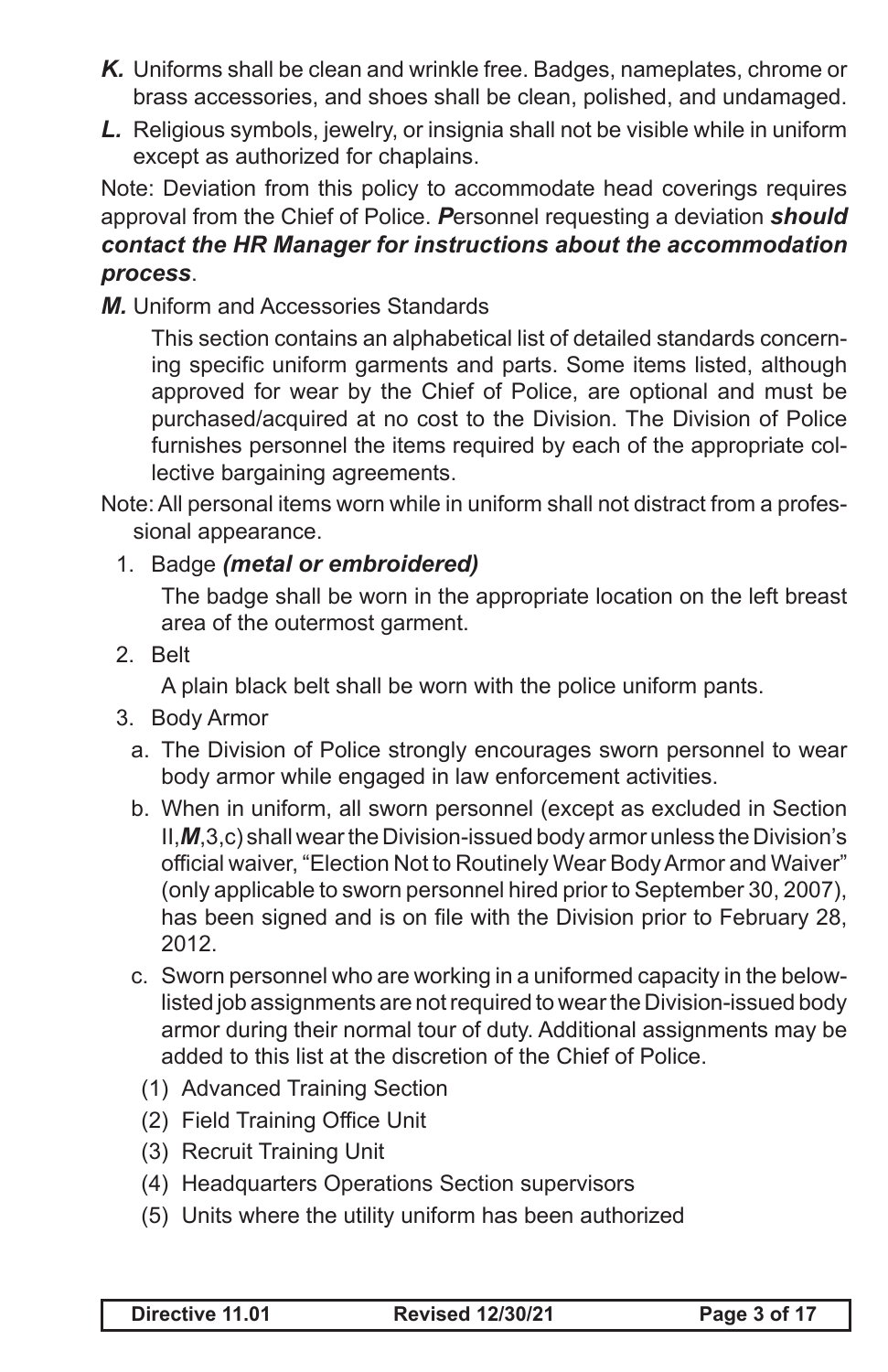- d. All sworn personnel may be required to wear body armor for certain high-risk operations, as specified by the Chief of Police, regardless of a waiver being signed and on file.
- *4. External Vest Carrier*
	- *a. The Division-approved ballistic panel carrier with embroidered badge on the left breast and last name and badge number embroidered on the right breast may be worn over the Divisionapproved navy blue short or long-sleeve base shirt. Sworn personnel may only purchase the approved external vest carrier from the Division's uniform supplier at their own expense.*
	- *b. Sworn personnel should only remove the external vest carrier within a secure police facility in areas not accessible to the public.*
- *5.* Decorations and Insignia
	- a. Only decorations and insignia authorized by the Chief of Police may be worn.
	- b. Gold braid or embroidered chevrons shall be worn on the sleeves of the dress blouse, lightweight jacket, winter-weight jacket, sweater (for lieutenants and sergeants), and uniform shirt (for sergeants) as follows:
		- (1) Gold chevrons denote a sergeant
		- (2) A single  $\frac{1}{2}$ -inch gold braid denotes a lieutenant
		- (3) Three ½-inch gold braids denote a commander
		- (4) A single 2-inch gold braid denotes a deputy chief*, assistant chief,*  or the Chief of Police
	- c. Rank insignia pins
		- (1) Lieutenants shall wear silver bar pins centered  $\frac{1}{2}$ -inch from the shoulder seam on the epaulets of the dress blouse, jacket, or topcoat. *When wearing the navy blue uniform shirt, insignia pins shall be worn on both sides of the collar with the bottom of the pin angled ¼-inch from the outside edges of the collar, whether buttoned or unbuttoned.*
		- (2) Commanders shall wear silver oak leaf pins centered ½-inch from the shoulder seam on the epaulets of the dress blouse, jacket, or topcoat. *When wearing the navy blue uniform shirt, insignia pins shall be worn on both sides of the collar with the bottom of the pin angled ¼-inch from the outside edges of the collar, whether buttoned or unbuttoned.*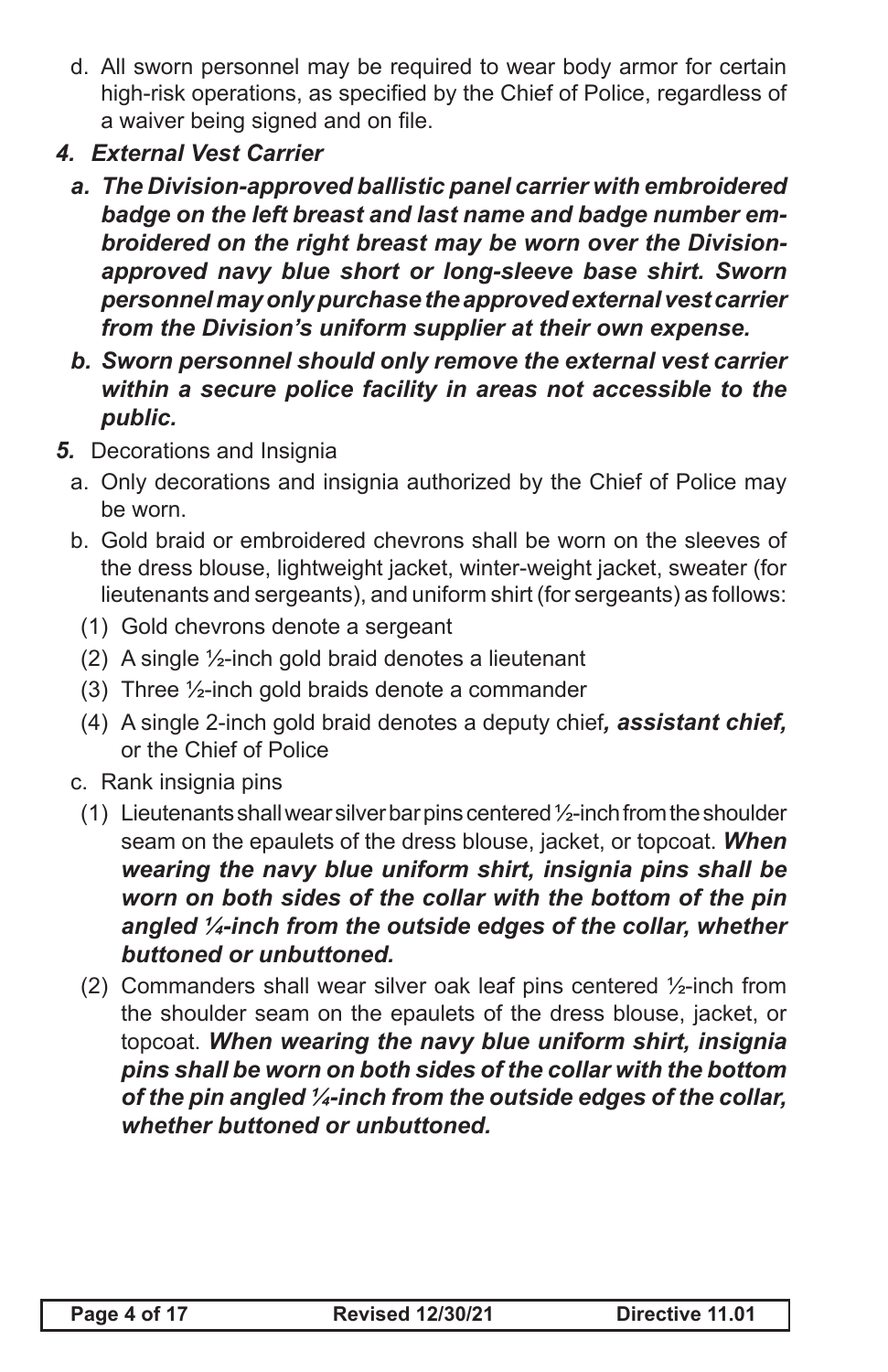

- (3) Deputy chiefs shall wear two silver stars equally spaced between the shoulder seam and the buttons of the epaulets of the dress blouse, jacket, or topcoat. *When wearing the navy blue uniform shirt, insignia pins shall be worn on both sides of the collar with two points of the stars aligned with the seams of the lapel, whether buttoned or unbuttoned.*
- (4) *Assistant chiefs shall wear three silver stars equally spaced between the shoulder seam and the buttons of the epaulets of the dress blouse, jacket, or topcoat. When wearing the navy blue uniform shirt, insignia pins shall be worn on both sides of the collar with two points of the stars aligned with the seams of the lapel, whether buttoned or unbuttoned.*
- *(5)* The Chief of Police shall wear four silver stars equally spaced between the shoulder seam and the buttons of the epaulets of the dress blouse, jacket, or topcoat. *When wearing the navy blue uniform shirt, insignia pins shall be worn on both sides of the collar with two points of the stars aligned with the seams of the lapel, whether buttoned or unbuttoned.*

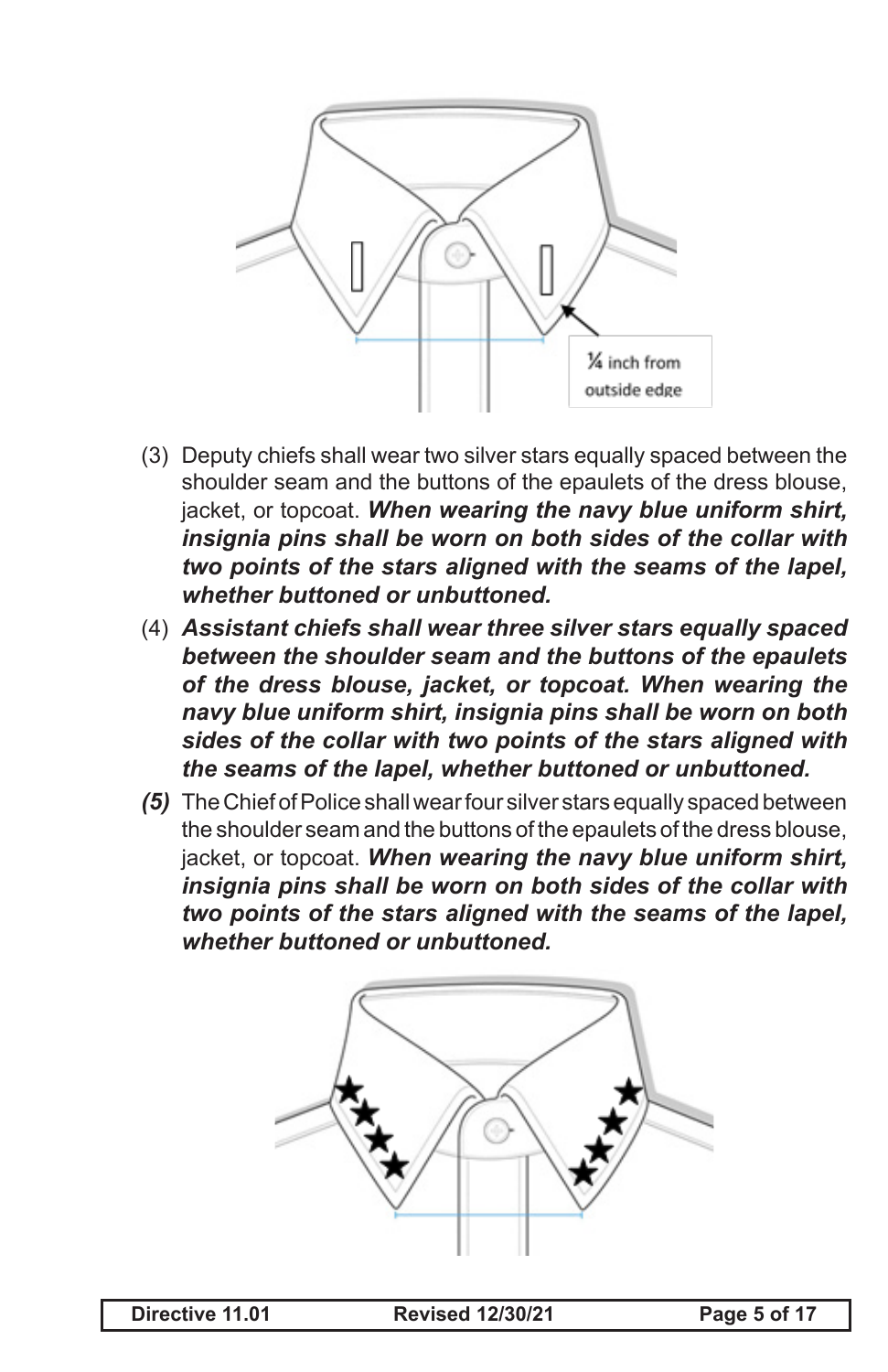- d. Shoulder boards with rank insignia shall be worn with the *white* uniform shirt and the approved sweater by lieutenants, commanders, deputy chiefs, *assistant chiefs,* and the Chief of Police.
- e. *The metal n*ameplate *and breast badge* shall *only* be worn *with the white uniform shirt and/or the approved outer garment. S*ervice plates, award ribbons, shooting badges, and approved unit/ specialist insignia may be worn *only* on the *white* uniform shirt, *Class A Uniform, or* dress blouse.



Right breast pocket

- (1) The nameplate with the CALEA emblem shall be worn centered on the right breast pocket with the bottom edge of the nameplate touching the top seam of the *white* shirt pocket. When wearing the approved sweater, the nameplate shall be worn in the area provided.
- Note: When wearing a body-worn camera, it may be necessary to move the nameplate down on the right breast pocket to where the posts of the nameplate rest on the top seam of the pocket.
- (2) Award ribbons shall be worn no more than three per row, centered directly above the nameplate. When wearing multiple ribbons, the highest award ribbon shall be positioned toward the center of the shirt. Additional award ribbons shall be worn in order of precedence from the center of the *white* shirt outward in descending rows. The metal frame of the award ribbon is embossed with a leaf pattern that shall be worn so that the leaves make a "V."
- (3) The optional service plate may be worn centered directly below and just touching the nameplate.
- (4) Shooting medals may be worn centered just below the nameplate or optional service plate on the right breast pocket flap.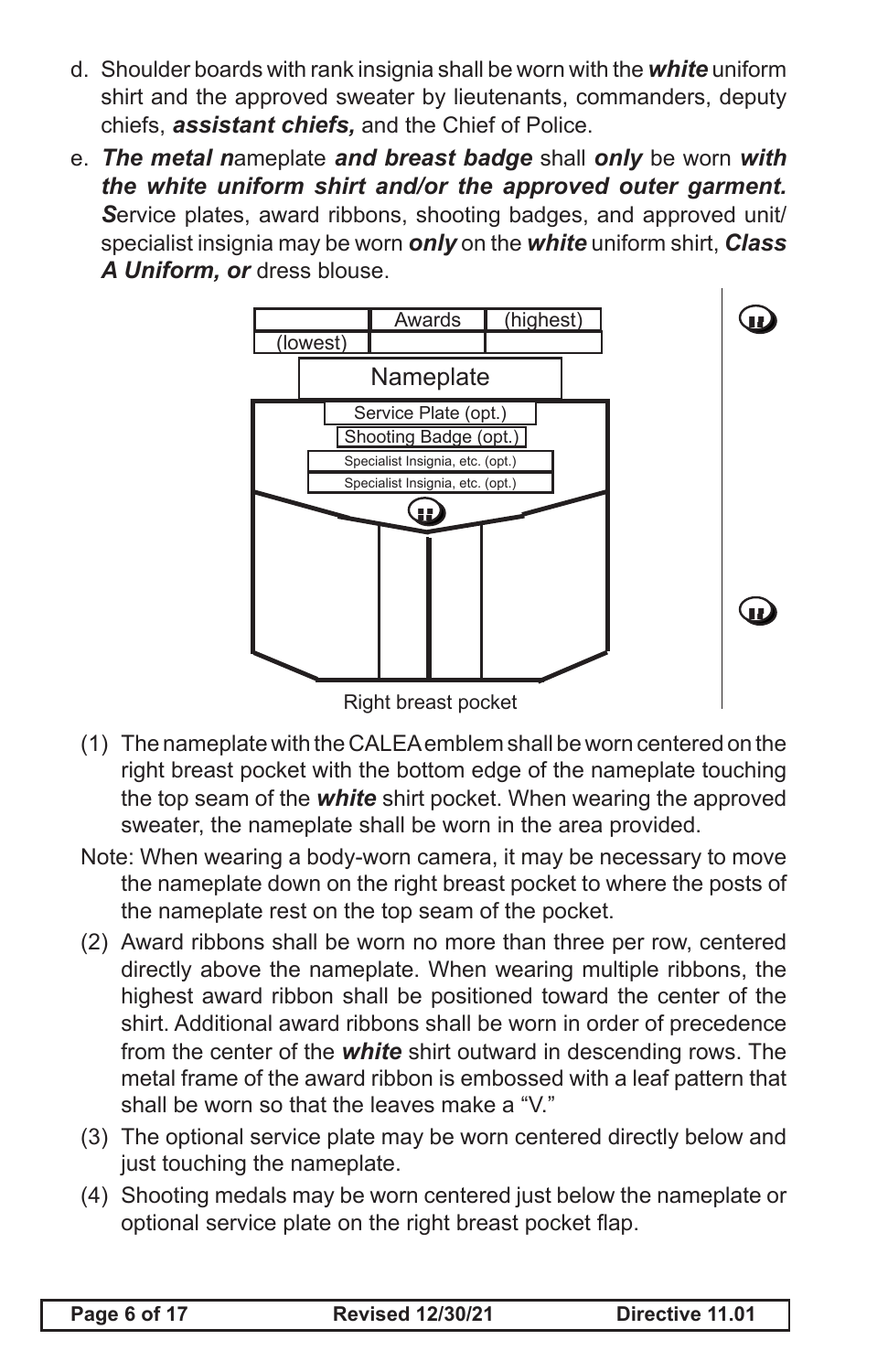- (5) Approved specialist insignia (for example, Field Training Officer *[FTO]* and Crisis Intervention Team *[CIT]*), specialized training pins (for example, FBINA and SPSC), and enamel award ribbons from other law enforcement agencies may *only* be worn *on the white uniform shirt,* centered on the right breast pocket flap below the nameplate, optional service plate, and/or shooting badge. *When wearing the navy blue uniform shirt, FTO and CIT patches may be affixed to the shirt by the Division's uniform supplier. The FTO patch will be affixed to the right shoulder, and the CIT patch will be affixed to the left shoulder.*
	- (a) Specialist insignia and specialized training pins denote that additional training and requirements have been met or successfully completed.
	- (b) Approved specialist insignia pins are posted on the Division's intranet under the "Publications" link.
	- (c) A maximum of two approved specialist insignia and/or specialized training pins or enamel award ribbons from other law enforcement agencies may be worn on the right pocket flap of the *white* uniform shirt under the nameplate. Personnel may choose which current pin(s) to wear, but the order shall be descending, with the most recent at the top.
	- (d) Pins that are not approved or do not meet the above criteria shall not be worn.
- (6) The approved unit pin designating the wearer's current primary unit of assignment may *only* be worn *on the white uniform shirt,* on the left pocket flap under the badge. Only one pin may be worn in that location (for example, Motorcycle, SWAT, or Z5).
- f. A fourragère (braided shoulder cord) shall only be worn when authorized.
- g. Sworn personnel may wear the embroidered service insignia on their outer garment(s). The embroidered bar denotes five years of service, and the embroidered star denotes ten years of service.



**Directive 11.01 Revised 12/30/21 Page 7 of 17**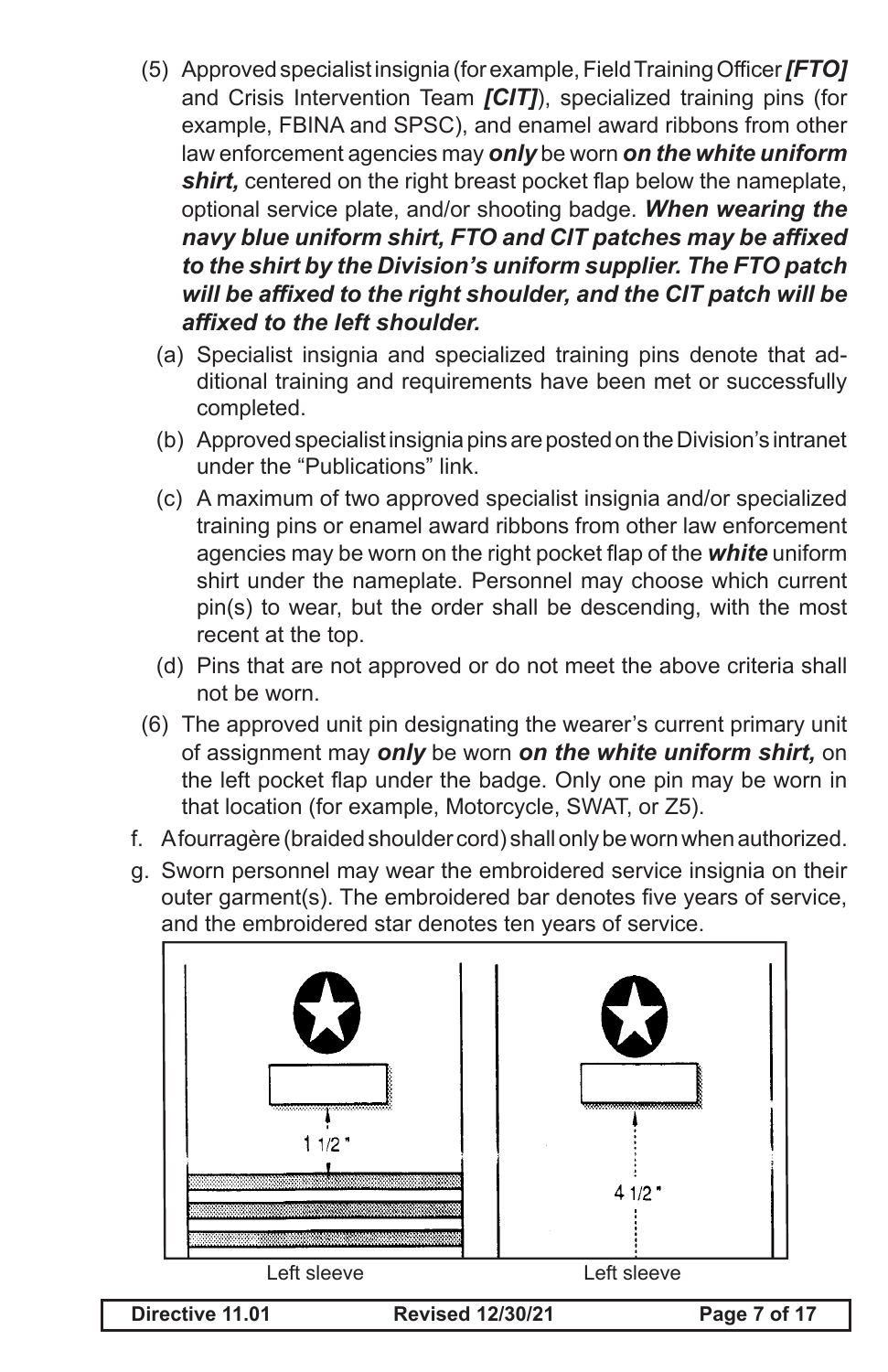- (1) Commanders and lieutenants may wear embroidered service insignia on the left sleeve with the lower edge of the bar or the lower points of the star 1½-inches above the top edge of the uppermost gold braid.
- (2) Sergeants and officers may wear embroidered service insignia on the left sleeve with the lower edge of the bar or the lower points of the star 4½-inches above the sleeve cuff.
- (3) When one or two stars are worn with a bar, the star(s) shall be worn centered above and just touching the bar. A third star is worn centered above and just touching the other two stars. No more than one bar shall be worn.
- *6.* Dress Blouse

Sworn personnel may wear the dress blouse as authorized or required by the Chief of Police.

*7.* Earmuffs/Earband

Uniformed officers may wear plain black or dark blue earmuffs or an earband in severe weather conditions if they do not interfere with wearing the uniform hat.

*8.* Gloves

## a. Sworn personnel may wear plain black or dark blue gloves only:

- (1) When wearing the approved outer garment in cold weather.
- (2) With the short-sleeve uniform during a tour of duty only when assigned to a motorcycle, bicycle, or mounted unit.

Note: Bicycle officers may wear "fingerless" bicycle gloves when riding the bicycle.

- (3) When conducting a search or other activity, such as changing a tire, to protect the hands.
- b. Sworn personnel may *only* wear white gloves with the *white* longsleeve uniform if authorized by the Chief of Police.
- c. Gloves shall not be carried so that they are hanging out of a pocket when not being worn.
- *9.* Gun belt and equipment
	- a. The Division-issued leather or poromeric (Corfam, Clarino, etc.) *gun belt and related equipment shall be worn with the Class A Uniform and may be worn with the Class B and Class C Uniforms.*
	- *b. The approved nylon gun belt and related equipment may be worn with the Class B and Class C Uniforms. Sworn personnel may purchase the approved nylon gun belt from the Division's uniform supplier at their own expense, or they may request the Division supply a nylon belt based on documentation from a healthcare provider specifying the medical need for a lightweight gun belt.*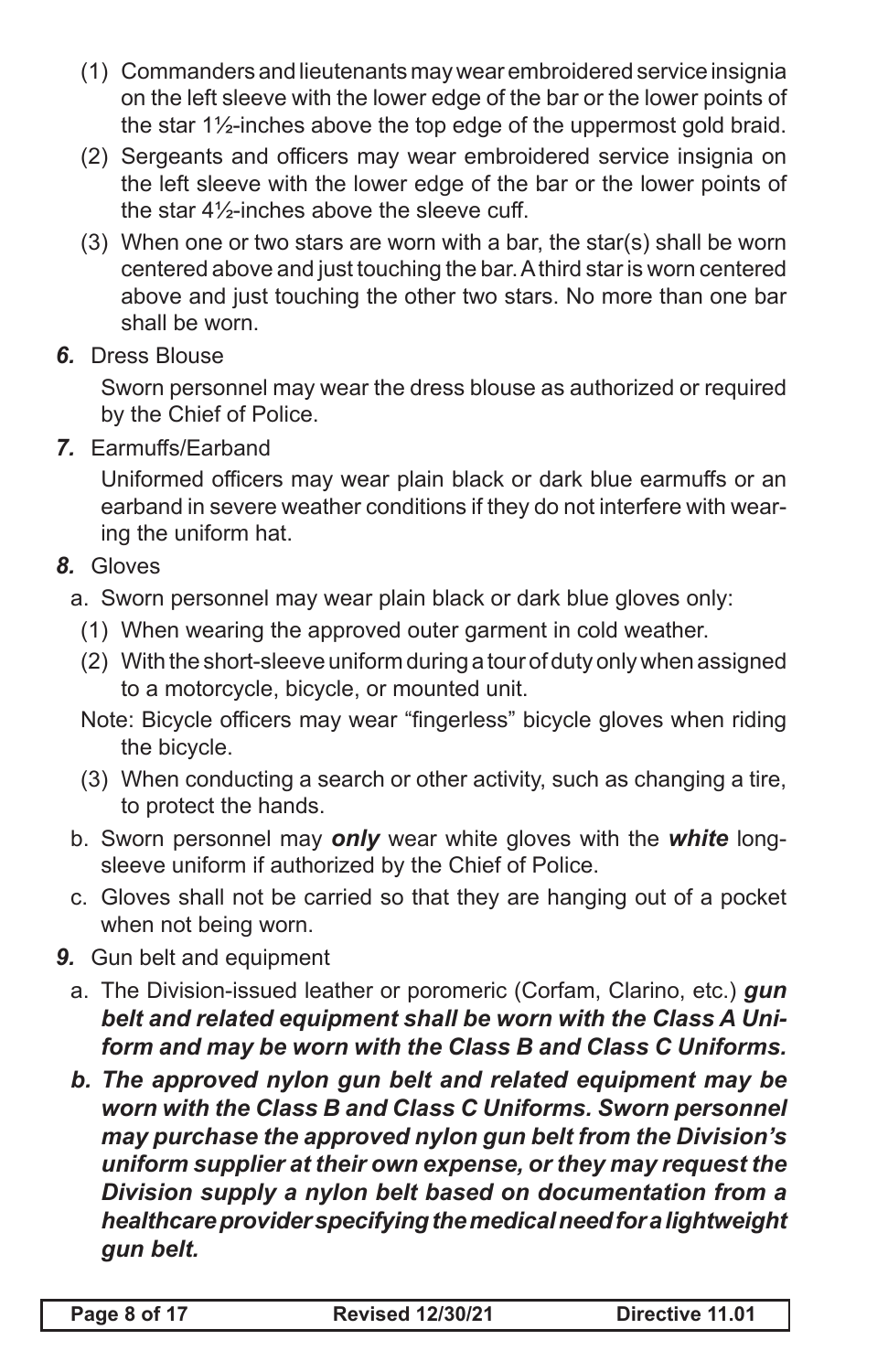- (1) Sworn personnel requesting a *Division-issued* lightweight gun belt and related equipment shall forward a written request directly to the HR Manager and shall include written documentation from their healthcare provider. The documentation must include a diagnosis, restriction, and an estimated time period that deviation will be necessary.
- (2) The HR Manager shall determine if sufficient documentation has been presented, approve or disapprove the request based on the documentation provided, and notify the employee and the appropriate chain of command.
- (3) HR personnel shall file and maintain the letter, documentation, and all requests for *Division-issued* lightweight gun belts and related equipment.
- *c.* The following equipment shall be carried on the gun belt:
	- (1) Service pistol, fully loaded with issued ammunition and carried in a Division-approved holster
	- (2) Ammunition holder containing magazines with the proper amount of issued ammunition
	- (3) Chemical spray and holder
	- (4) One or two pairs of handcuffs carried in one double or two single, enclosed handcuff cases
	- (5) Walkie-talkie and holder
	- (6) Issued CVS microphone and microphone pouch (not required when wearing the body-worn camera)
	- (7) Taser and holder, when assigned
	- (8) Optional issued tactical baton and holder
	- (9) Optional flashlight and holder
	- (10)Optional rubber-glove pouch of a style approved by the Chief of Police
	- (11)Optional tourniquet and holder
- *d.* Personnel shall not carry keys or other small objects on their gun belts in the immediate vicinity of the trigger or trigger guard of the service weapon or holster.
- *e.* Uniformed personnel may, when appropriate, wear an approved firearm on their pants belt, but only when inside a police facility.
- *10.*Hat *(navy blue ball cap,* white eight-point, trooper-style, and watch cap)
	- *a. In the Class A Uniform the white eight-point hat shall be worn with the following exceptions:*
		- (1) While inside a motor vehicle
		- *(2) While inside a police facility*
		- *(3) When common courtesy would call for the removal of the hat*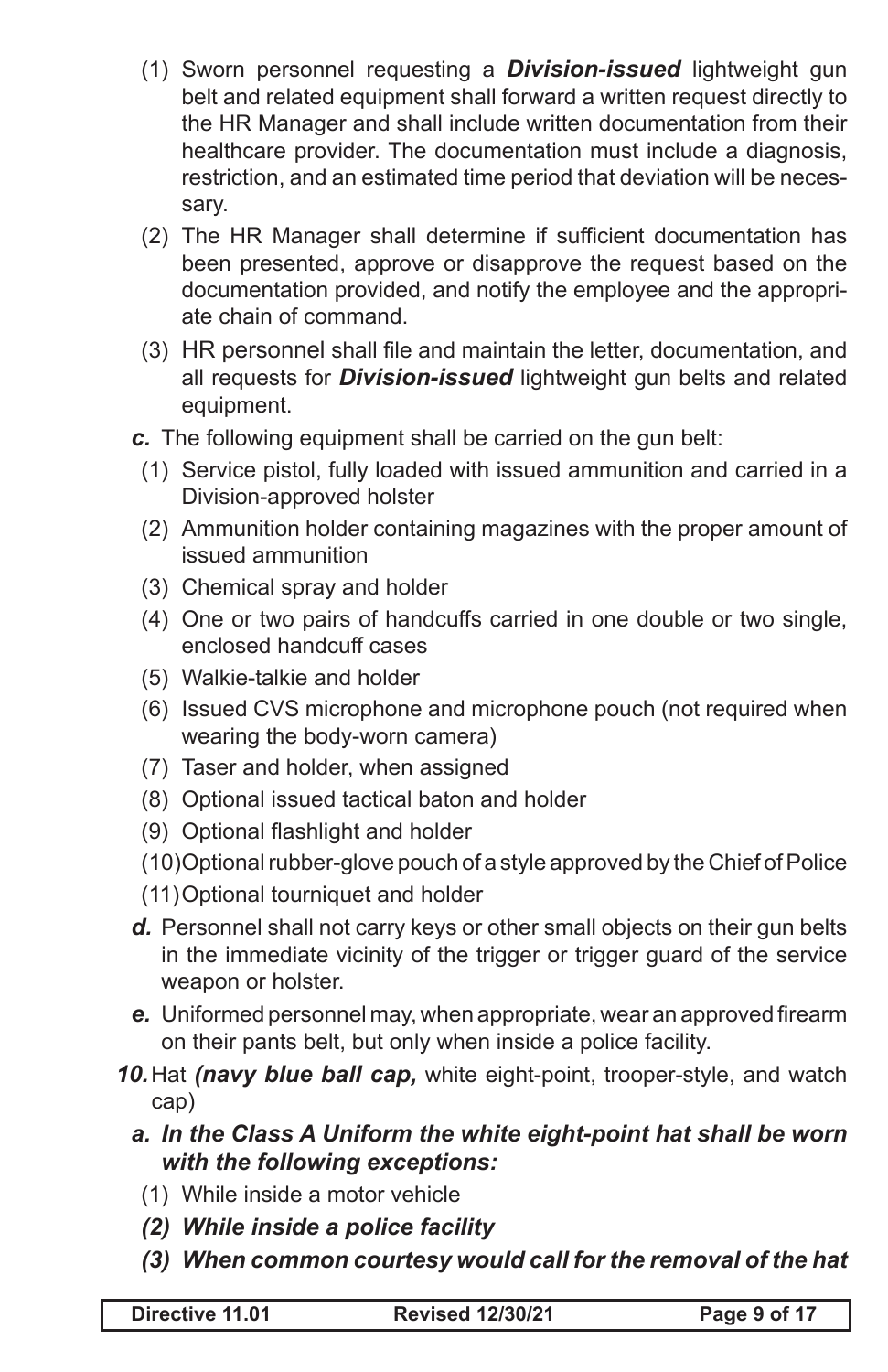- *b. In the Class C Uniform personnel shall have the white eightpoint hat available and may wear it at their discretion.*
- *c. In the Class B Uniform, or other authorized navy uniform, personnel shall have the approved navy blue ball cap available and may wear it at their discretion.*
- *d.* Use of the fabric hatband with the white eight-point hat is optional.
- *e.* The optional trooper-style winter hat or watch cap may be worn by sworn personnel and select civilian personnel in conjunction with an outer garment.
- *f.* The optional trooper-style hat and watch cap are authorized for wear only during the months of November, December, January, February, and March. The trooper-style winter hat and watch cap are only authorized for wear outside and in a cruiser when exposed to prolonged cold weather.
- Note: During periods of cold weather occurring outside the authorized timeframe, lieutenants may approve the wearing of the cold-weather hat(s) only for a specific event or reason, and they must be able to articulate the weather conditions causing the deviation.
- *11.* Jacket/Coat
	- a. The lightweight jacket is standard issue for all sworn personnel below the rank of deputy chief. It may be worn with the uniform of the day.
	- b. The winter-weight jacket may be worn by all sworn personnel.
	- c. Jackets shall be worn zipped or buttoned up at least three-quarters of the way to the collar.
	- d. The Division-issued base-layer jacket shall only be worn under an approved outer garment.
	- e. Lieutenants and above may wear the topcoat over the dress blouse.
- *12.*Jewelry (worn with the police uniform)
	- a. A single tie tack or pin of a design in good taste may be worn on the tie.
	- b. Sworn female personnel may wear a single pair of earrings of the post or button type in pierced ears.
- *13.* Pants
	- a. Sworn personnel shall wear Division-issued pants while in uniform.
	- b. When standing, the hem of the uniform pants shall touch the top of the shoes.
- *14.*Rainwear
	- a. The reflective, reversible raincoat or rain suit is approved for wear by all sworn personnel.
	- b. Uniformed sworn personnel shall not use or carry umbrellas.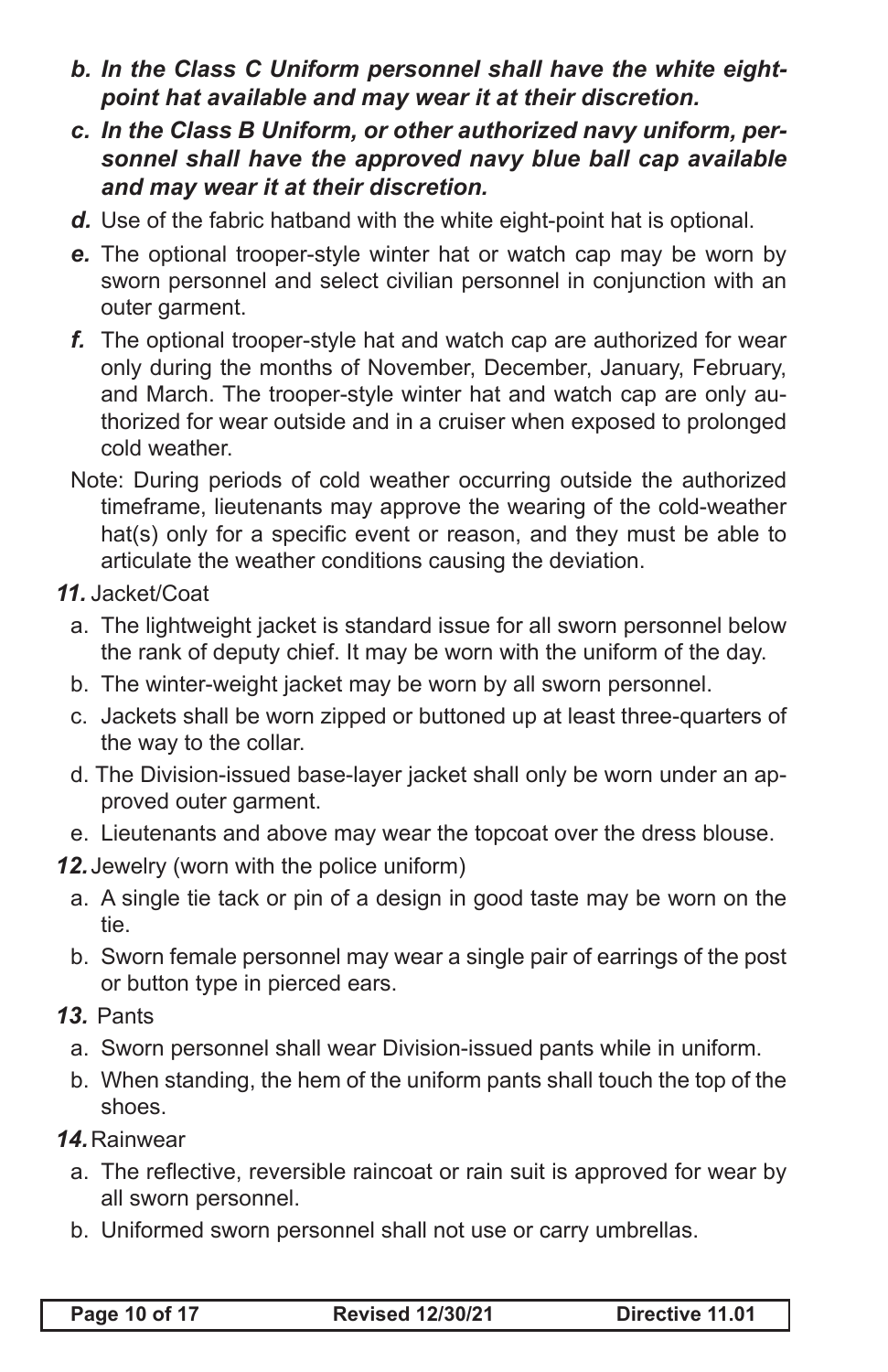#### *15.* Reflective Vest

The Division-issued reflective *traffic* vest shall be worn by sworn personnel working traffic control except as otherwise specified in this directive. If deployed in riot gear, sworn personnel are required to wear their traffic vest *marked with their badge number* over the chest protector and mount the body-worn camera on the front of the vest.

#### *16.*Scarf

- a. During cold weather, uniformed sworn personnel may wear a plain black or dark blue neck scarf (not a turtleneck scarf) tucked inside the coat.
- b. Uniformed sworn personnel may wear a plain black or dark blue turtleneck scarf during cold weather only during a tour of duty when they are assigned to ride a motorcycle, bicycle, or horse.
- *17.* Shirts (white and *navy* blue uniform)
	- a. Shirt sleeves shall have sharp creases and shall not be rolled up.
	- b. All pocket flaps and cuffs shall be buttoned *or fastened*.
	- c. *When wearing a shirt without a tie, only the top button may be unbuttoned.*
	- d. Shirt pockets shall lay flat and not bulge from items contained within.
	- e. Division-issued ID/key cards may be worn clipped to the shirt pocket only when in a police facility.
	- f. A white crew neck shirt shall be worn under the *white uniform* shirt a*nd a black crew neck shirt shall be worn under the navy uniform shirt* (unless wearing a white *or black* mock neck turtleneck as outlined in Section II,*M*,2*4*). The neck of the crew neck shirt shall not be visible when wearing a tie. *A white v-neck shirt may be worn under the long-sleeved shirt when wearing a tie*.

#### *18.*Shoes/Boots

- a. Uniform shoes and boots must be plain black in an approved style and clean, polished, and undamaged.
- b. Black rubberized boots/galoshes may be worn if necessary.
- *19.*Socks

Uniformed sworn personnel shall wear plain black, dark blue, or whitesoled socks as long as only the black or dark blue portions are visible.

*20.*Stocking caps

Black stocking caps may be worn only under the regulation police motorcycle, bicycle, or riding helmet.

*21.*Suspenders

Black or dark blue suspenders may be worn under the uniform jacket so as not to be visible.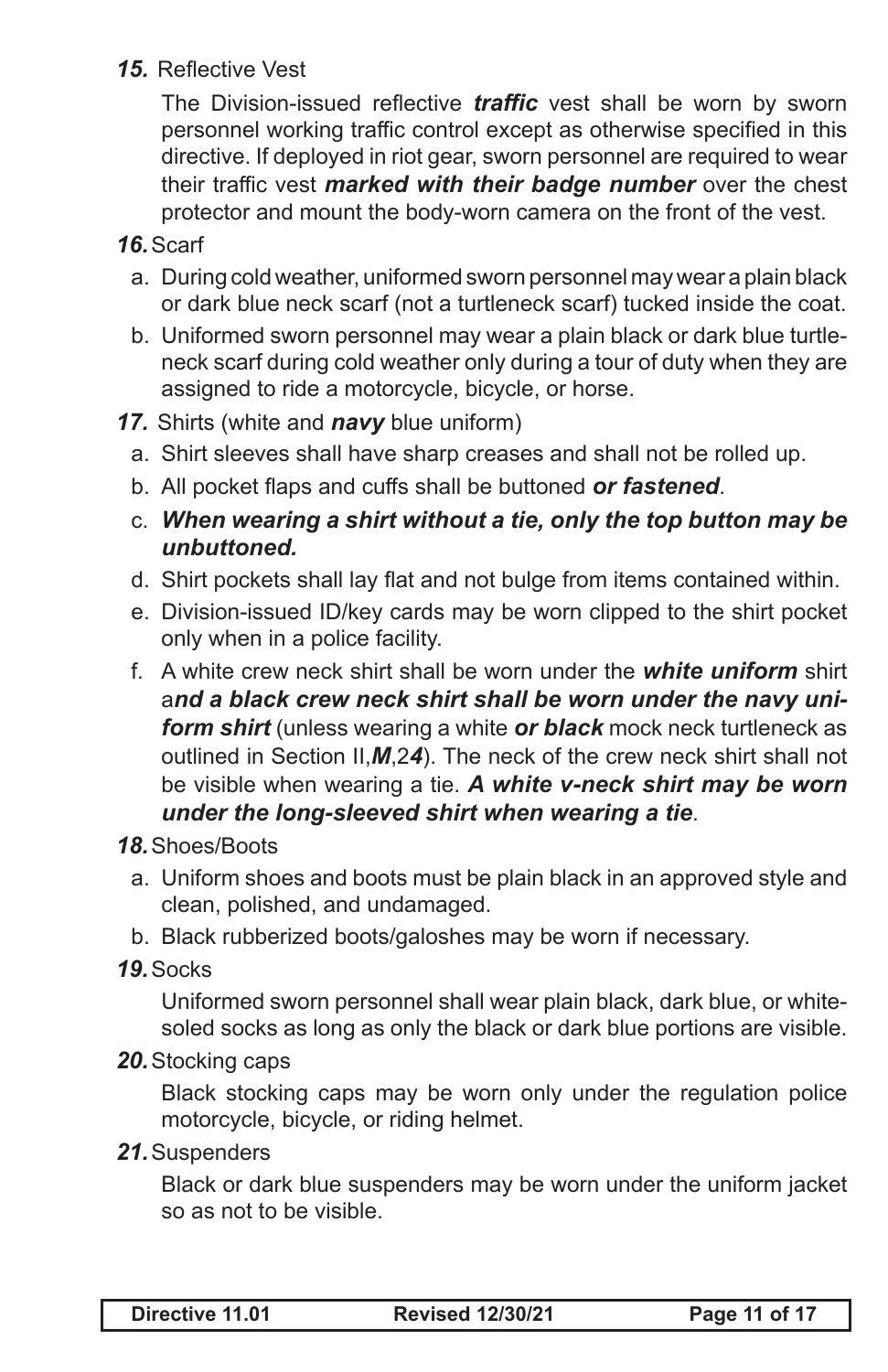- *22.* Sweaters
	- a. Sworn personnel in uniformed assignments may wear the approved pull-over or zippered v-neck sweater with the long-sleeved uniform shirt with or without a tie.
	- b. The approved sweater shall be worn in such a manner not to interfere with the gun belt.
	- c. The approved sweater may be worn in lieu of the uniform jacket or coat.

*23.*Tie

- a. The uniform tie shall be plain black fabric and shall extend to the area immediately above or below the belt buckle.
- b. Sworn personnel may *only* wear the uniform tie with the *white* longsleeved uniform shirt.
- c. *The uniform tie shall be worn with the Class A Uniform.*

### *24.*Turtlenecks

- a. Sworn personnel may wear *the approved* white mock neck turtleneck under the *white* long-sleeved uniform shirt.
- b. *Sworn personnel may wear the approved black mock neck turtleneck under the navy blue long-sleeved uniform shirt*.
- *c.* Sworn personnel may only purchase the approved *white or black mock neck* turtleneck*(s)* from the Division's uniform supplier at their own expense.
- *Note: Sworn personnel may continue to wear previously purchased mock neck turtlenecks embroidered with "CPD." Newly purchased mock neck turtlenecks will have no embroidery.*
- *25.* Whistle and/or Chain
	- a. Uniformed officers and sergeants shall carry or wear the police whistle.
		- (1) *The whistle chain shall only be worn with the white uniform*  shirt. When wearing the whistle chain, the large hook at one end of the chain shall be attached under the epaulet on the right shoulder so the whistle can be dropped into the right side of the right breast pocket of the outermost uniform garment.
		- (2) The whistle used without the chain may be *carried in a pocket* of the outermost uniform garment.
- *N.* Non-Uniform and Civilian Dress Code
	- 1. While on duty, all Division personnel working non-uniform assignments shall adhere to the following dress code unless the duties of the assignment dictate otherwise or approval is granted in writing by the deputy chief.
		- a. *Unless in uniform or business casual attire has been approved,*  Division personnel shall wear *traditional business* attire, *such as a suit or dress, when appearing in court or interacting with the public.*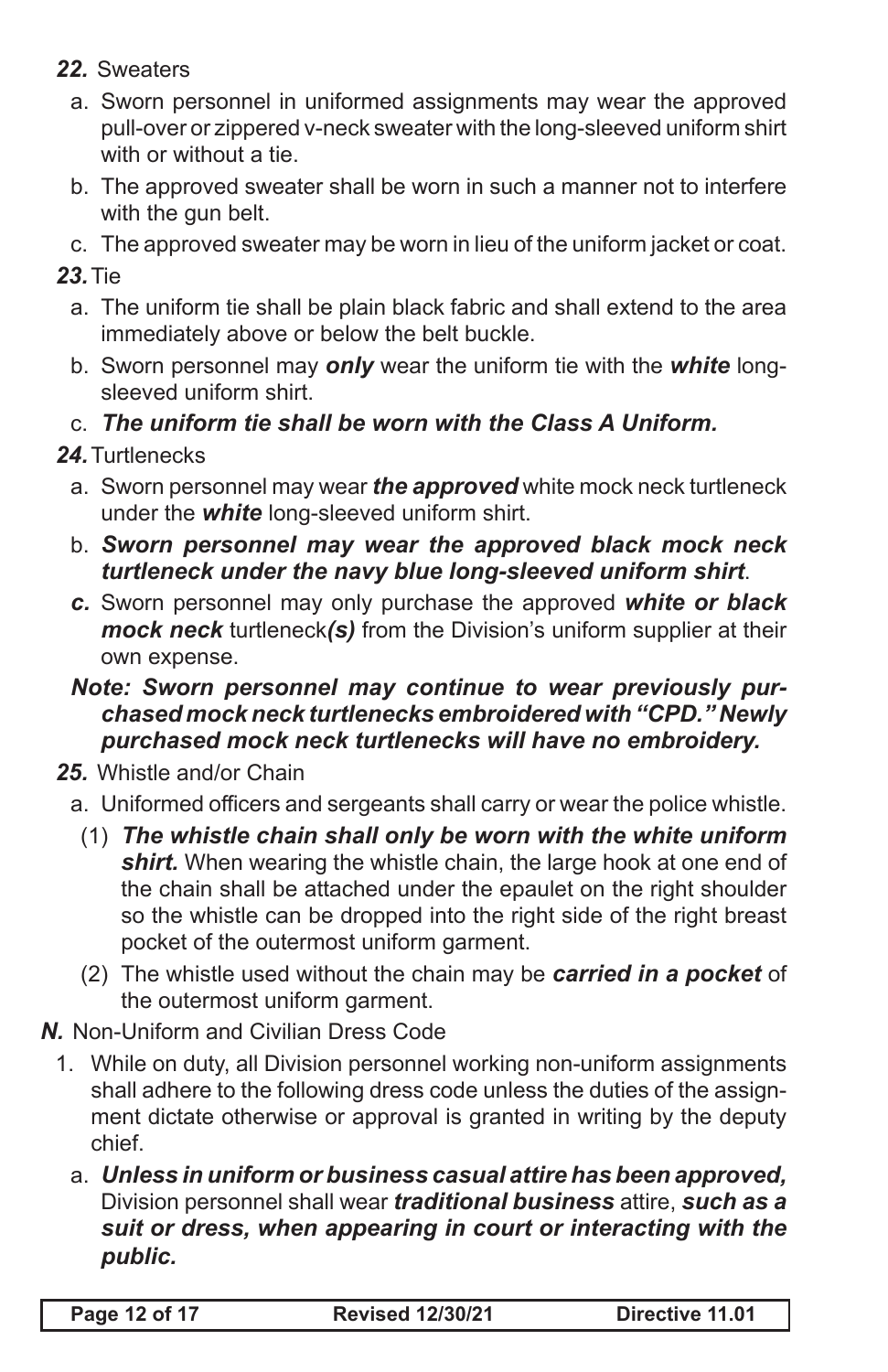#### *b. When not required to wear traditional business attire, Division personnel shall wear business casual attire that:*

- *(1)* Presents a professional appearance; and
- *(2)* Is neat, clean, and wrinkle free.

### *Note: Examples of business casual attire include dress pants, khakis, skirts, collared shirts, blouses, and sweaters.*

*c.* Division personnel are prohibited from wearing the following attire:

- (1) Shorts
- (2) Inappropriately revealing hemlines and necklines
- (3) Spandex clothing that conforms to the body (unless concealed by looser clothing)
- (4) Denim (except as permitted for civilian personnel on casual Fridays or in accordance with training course guidelines)
- (5) Athletic apparel
- (6) Flip flops or similar style of footwear
- (7) Any attire deemed inappropriate by the employee's supervisor or by the applicable bureau SOP
- *d.* Division personnel on restricted duty shall wear business-appropriate clothing as outlined above.
- 2. *D*eviation from this dress code requires the approval of the affected employee's bureau commander/manager.
- *3.* Division personnel shall comply with the specific dress code established by the Advanced Training Section and approved by the Chief of Police for training that lasts a complete tour of duty.
- *4.* The Chief of Police may authorize units or personnel to wear a business casual uniform. The items must be purchased/acquired at no cost to the Division. The business casual uniform shall consist of the following:
	- a. The approved/authorized polo-style shirt in black or navy blue.
		- (1) Sworn personnel
			- (a) The Columbus Police badge shall be embroidered on the left breast of the shirt.

Note: Unit insignias are not approved.

- (b) Officers shall have the first initial of their first name and full last name, followed by "#" and badge number (for example, J Doe #123) embroidered on the right breast of the shirt. Officers shall not have their rank embroidered.
- (c) Sworn supervisors shall have their rank (for example, Sgt, Lt, or Cmdr) and the first initial of their first name and their full last name (for example, Sgt J Doe) embroidered on the right breast of the shirt.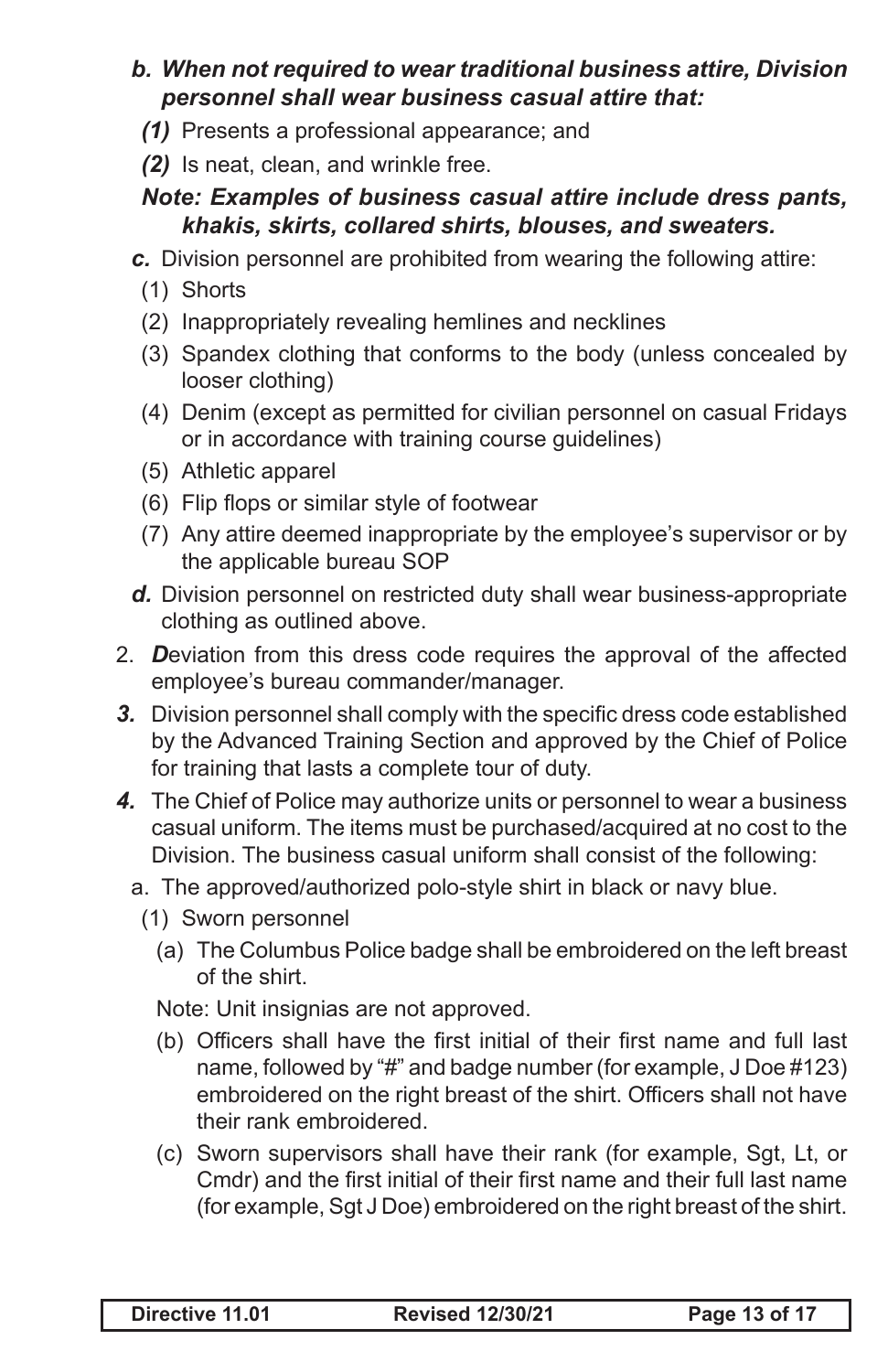- (2) Civilian personnel shall have the Division's patch embroidered on the left breast of the shirt.
	- (a) All civilian personnel shall have the first initial of their first name and their full last name (for example, J Doe) embroidered on the right breast of the shirt.
	- (b) Civilian personnel shall not have an embroidered badge on their shirt.
- (3) All stitching shall be gold for sworn and civilian supervisors or silver for officers and non-supervisory civilians.
- b. *The approved k*haki-colored pants with an appropriate belt.
- *O.* Utility Uniform Requirements
	- 1. The Chief of Police may authorize units or personnel to wear a utility uniform.
	- 2. When authorized, the utility uniform shall be worn during normal tours of duty.
	- 3. When authorized to wear the utility uniform, personnel shall possess all the items needed to complete the uniform.
	- 4. Any deviation from the utility uniform requirements requires the approval of the Chief of Police.
- **P.** Personnel requesting to "wear-test" uniform items must obtain prior approval in writing from the Uniform Committee before contacting the Uniform Office or vendor. The testing personnel shall present their findings and recommendations to the Uniform Committee at the conclusion of the testing period.
- *Q.* While on duty or working special duty, sworn personnel directing or controlling traffic in the roadway or on public or private property shall wear either the Division-issued reflective vest or the lightweight jacket or raincoat with the reflective striping visible on the outside.
- *R.* Tactical Uniform Requirements

The Chief of Police has authorized tactical personnel to wear uniform parts or other items of clothing designed for use in special assignments or for tactical operations. Only authorized tactical uniform parts shall be worn.

- *S.* Physical Appearance Standards
	- 1. Hair Standards
		- a. All Division personnel shall maintain their hair and hairpieces/wigs in a neat and clean condition.
		- b. *All h*air colors shall be of a naturally occurring hair color.
		- c. All Division personnel shall wear their hair in a style and length that complies with the guidelines established in this directive.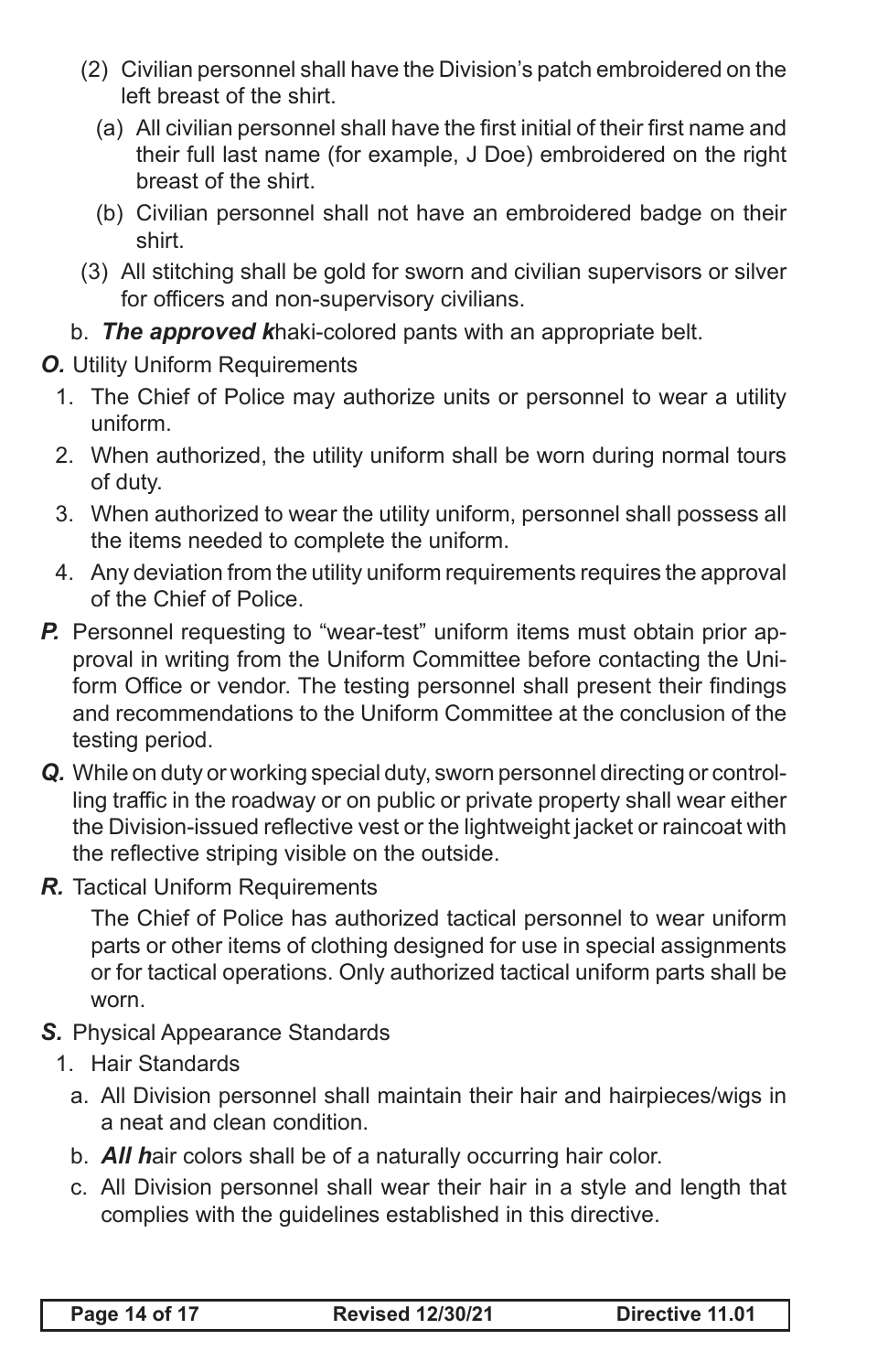- *d.* Deviations from hair standards may be permitted with the approval of the involved employee's deputy chief, except when the police uniform is worn.
- *e.* Deviations from hair standards are not permitted when the police uniform is worn, except when authorized by the Chief of Police.
- *f. Sideburns shall not extend below the middle of the ear canal.*

## *g. Facial hair*

### *(1) Mustaches*

- *(a) Mustaches shall not cover more than half of the upper lip, extend more than ¼-inch beyond the corner of the mouth, and extend downward on the sides lower than the bottom of the lower lip unless connected to a beard or goatee. Handlebar and waxed mustaches are prohibited.*
- *(2) Beards and Goatees*
	- *(a) Beards and goatees shall be connected to a mustache, shall be neatly trimmed to a consistent length not to exceed ¼-inch, and shall be appropriate for the business environment.*
	- *(b) All facial hair shall be connected and include no designs.*
	- *(c) The neck area shall be clean shaven.*
	- *(d) Shaped and styled beards are not permitted (for example, a chin strap).*

### *Note: Sworn personnel may be required to shave for the annual respirator fit test or when the use of a respirator is likely.*

- *h.* Hairstyles for Sworn Uniform Assignments
	- (1) Hair shall not exceed 3-inches in height from the scalp.
	- (2) Hair may touch the top of the ears, but it shall not cover the outside surface of the ears.
	- (3) Hair shall not touch the collar, except for the closely cut hair on the back of the neck.
	- (4) Hair shall not fall beneath the eyebrows and shall not be visible on the forehead when wearing the uniform hat or other police headgear.
	- (5) Length and style of the hair shall permit the proper wearing of the uniform hat or other police headgear, to include respiratory devices.
	- (6) Hair shall be worn so as not to affect peripheral vision.
	- (7) Longer hair shall be arranged in an upward sweep or bun so as not to touch the collar, except for the closely cut hair at the back of the neck.
	- (8) Conservative hair clasps/barrettes matching the individual's hair color may be worn.
	- (9) Ponytails, pigtails, and braids are *only* permitted when used to form a bun.

**Directive 11.01 Revised 12/30/21 Page 15 of 17**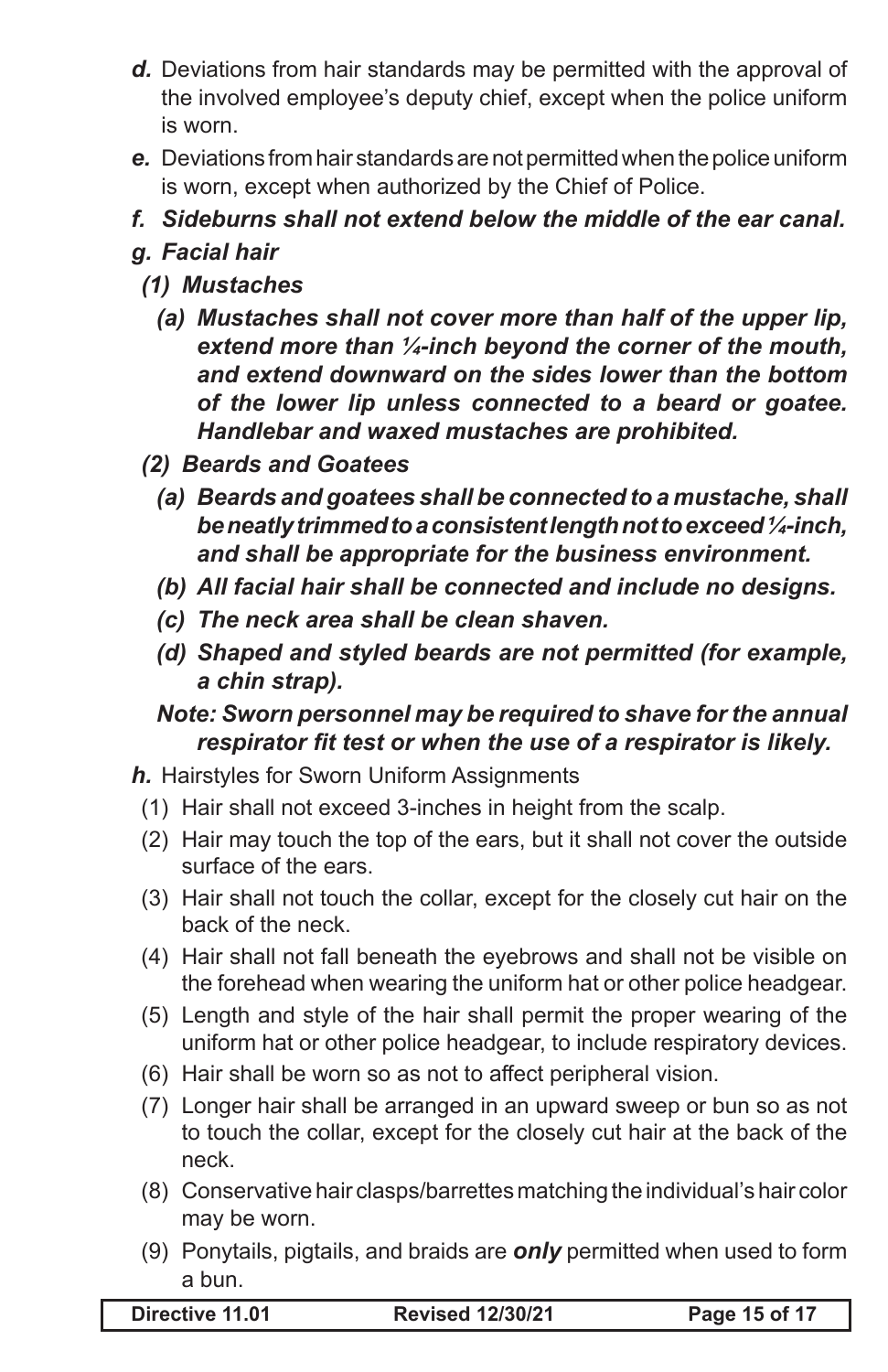(10)Designs cut into the hair are prohibited.

- *i.* Hairstyles for Sworn Non-Uniform Assignments
	- (1) Hair shall be worn in a style suitable for the business environment.
	- (2) The hair style must be easily adaptable to comply with hair standards applicable to uniform assignments.
- 2. Fingernails
	- a. Sworn personnel and civilian personnel who have direct contact with prisoners shall keep their fingernails trimmed to a length that will not hamper the critical tasks of their job, will minimize the risk of injury to prisoners, and not extend more than ⅛-inch beyond the end of the finger.
	- b. Division personnel may wear nail polish of a single color with no designs or decorations.
- 3. Tattoos
	- a. Division personnel:
	- (1) Shall have no visible tattoos on the head, neck, or hands *unless they are cosmetic in nature (for example, wedding bands, eyebrows, eyeliner, etc.) and otherwise conform with and do not violate the Division's grooming and appearance policies.*
	- (2) Shall have no tattoos (visible or not visible) that depict obscene, gang-related, extremist, or otherwise offensive images, which may bring the Division into disrepute.
	- Note: Refer to the Memorandum of Understanding Regarding Tattoos between the City and the Fraternal Order of Police, Capital City Lodge 9, effective *August 6, 2021.*
- 4. Body Mutilations/Piercing
	- a. No visible mutilations or gauges shall be permitted.
	- b. No visible piercings with jewelry (other than the ears) shall be permitted.
- 5. Contact Lenses
	- a. Personnel may wear tinted contact lenses as long as the lenses are of a naturally occurring color.
	- b. Personnel shall not wear contact lenses that alter the appearance or shape of the iris.

## *T. Replacing Uniform Parts*

*1. Personnel should only order replacement uniform parts on an as-needed basis through the UOS. In exigent circumstances, personnel may contact the Uniform Office or Property Control Unit to receive replacement parts from the Division's existing inventory. When transferring to a new assignment or unit, personnel should coordinate with the Uniform Office to order specialty items or first-issue equipment.*

| Page 16 of 17 | <b>Revised 12/30/21</b> | Directive 11.01 |
|---------------|-------------------------|-----------------|
|---------------|-------------------------|-----------------|